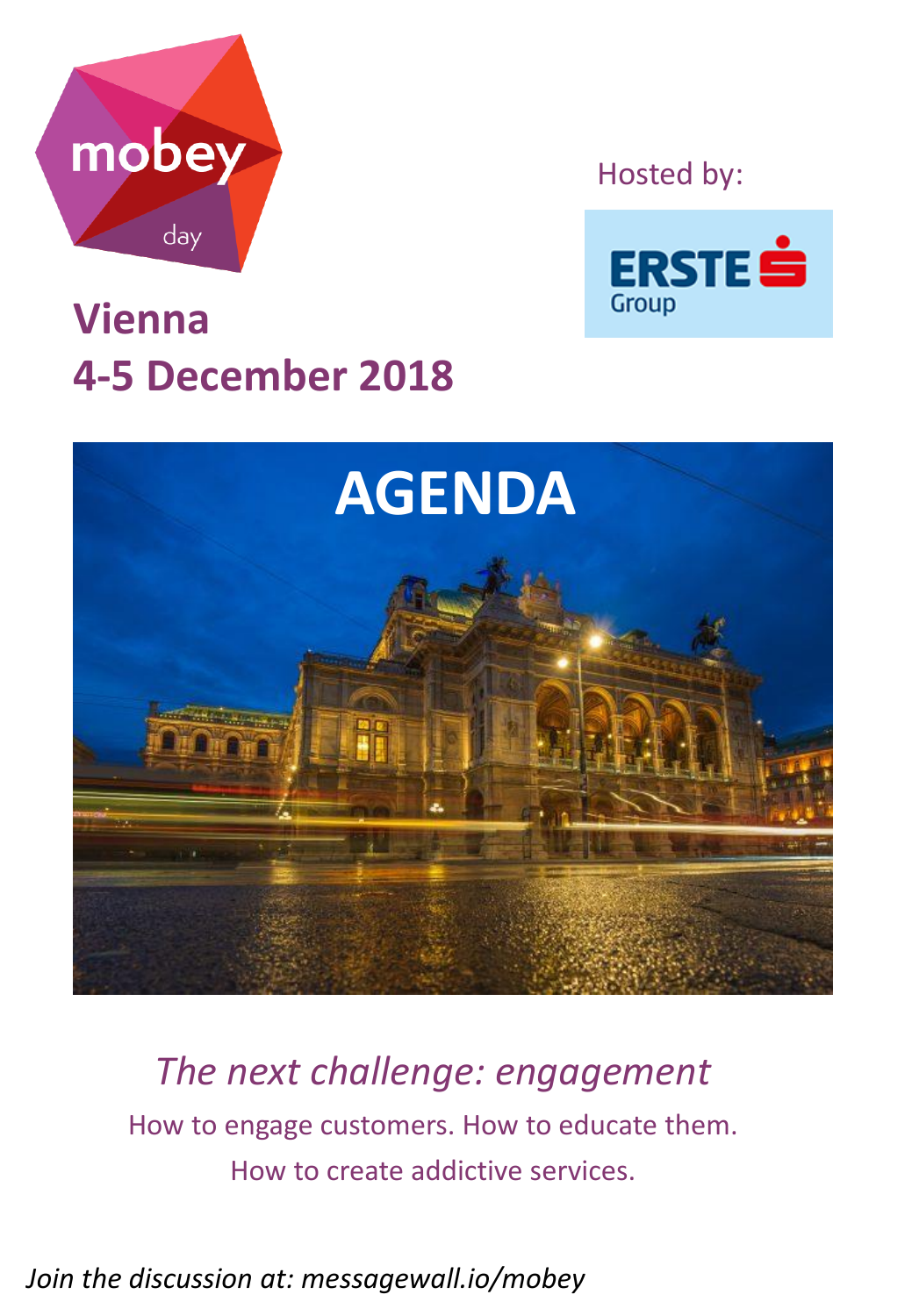



## DAY 1, Tuesday 4 December 2018

## EXPERT GROUPS (Members only)

| $12:00 - 13:45$           | <b>Expert Group meetings</b><br><b>Open Banking Expert Group</b><br>Internet of Things Expert Group<br>$\bullet$                                                    |  |
|---------------------------|---------------------------------------------------------------------------------------------------------------------------------------------------------------------|--|
| $13:45 - 14:15$           | Lunch                                                                                                                                                               |  |
| $14:15 - 16:00$           | <b>Expert Group meetings</b><br><b>Bank Disruption Expert Group</b><br>Digital ID Expert Expert Group                                                               |  |
| <b>MOBEY DAY KICK-OFF</b> |                                                                                                                                                                     |  |
| 17:00                     | Registration opens                                                                                                                                                  |  |
| $18:00 - 18:10$           | Welcome words<br>Elina Mattila, Executive Director, Mobey Forum<br>Boris Marte, Head of Erste Digital HUB                                                           |  |
| $18:10 - 18:40$           | The next challenge: Engagement<br>Fireside chat with Maurizio Poletto, Managing Director, Head of Design, Erste<br>Group and Kristian T. Sørensen, Partner, Norfico |  |
| $18:40 - 19:10$           | From Payment to Lifestyle, from China to Global<br>Xiaoqiong Hu, Business Director for DACH and East Europe, Alipay                                                 |  |
| $19:10 - 19:30$           | Engaging with a new Generation<br>Philip Hans List, Head of FLiP - The Erste Financial Life Park                                                                    |  |

VISIT TO FLiP - The Erste Financial Life Park ([https://www.financiallifepark.at/en/welcome-to-flip\)](https://www.financiallifepark.at/en/welcome-to-flip) 19:45 – 20:30 (Tour by the Director)